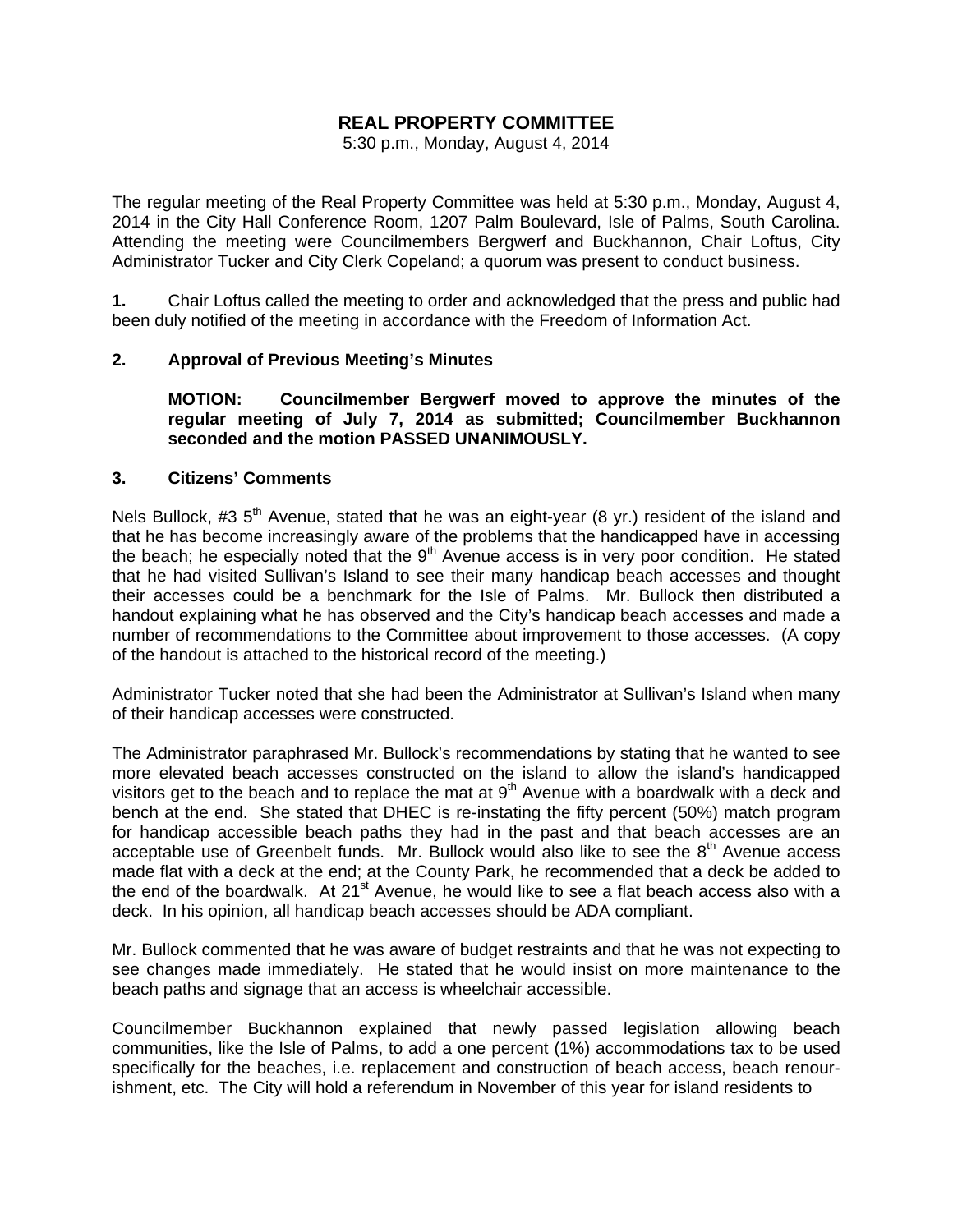approve this new accommodations tax; if passed, the tax could provide an excess of eight hundred thousand dollars (\$800,000) per year specifically to be used on the City's beach.

Chair Loftus remarked that the City would be constructing a wider beach access at the public restrooms; Administrator Tucker added that the City has the permit from OCRM for the construction. The Administrator asked Mr. Bullock to help the City "get the word out" and to garner support for the referendum.

Chair Loftus suggested charging the Planning Commission with studying the beach accesses to decide which beach accesses might meet the requirements to be made into ADA compliant handicap accesses.

Director Kerr stated that a study was unnecessary since OCRM has very strict regulations regarding what can and cannot be done to the dunes; he noted that the island has very few flat beach accesses and that they are on the northern end of the island.

#### **4. Comments from Marina Tenants –** None

#### **5. Old Business**

### **A. Discussion of Cost of Public Restrooms**

Administrator Tucker recalled that City Council had funded additional work from Liollio to prepare cost construction estimates for new public restrooms at the site in the municipal parking lot and in the present location of the public restrooms. Liollio has completed the programming phase of the work, but not yet completed the cost estimates; they expect to present to the Committee at the September meeting.

### **B. Consideration of Marina Outpost Lease Amendments**

The Administrator reported that the City is in receipt of the formal statement of renewal for an additional five (5) years, as per the existing lease. Administrator Tucker recalled from the previous meeting discussion of amending the lease for an extended term, possibly thirty (30) years; she was tasked with getting a legal opinion on whether such a change would require that the lease be re-bid. The City Attorney has assured the Administrator that an extension of the lease term can be made without re-bidding the contract. The Administrator stated that she had gotten the impression from the tenant that he would be willing to assume responsibility for replacing City-owned property if he had a long-term lease.

Chair Loftus commented that Mr. Berrigan had offered the services of his attorney to produce the amendments to the lease; Mr. Berrigan stated that he anticipated having the documents for the Committee at the September meeting.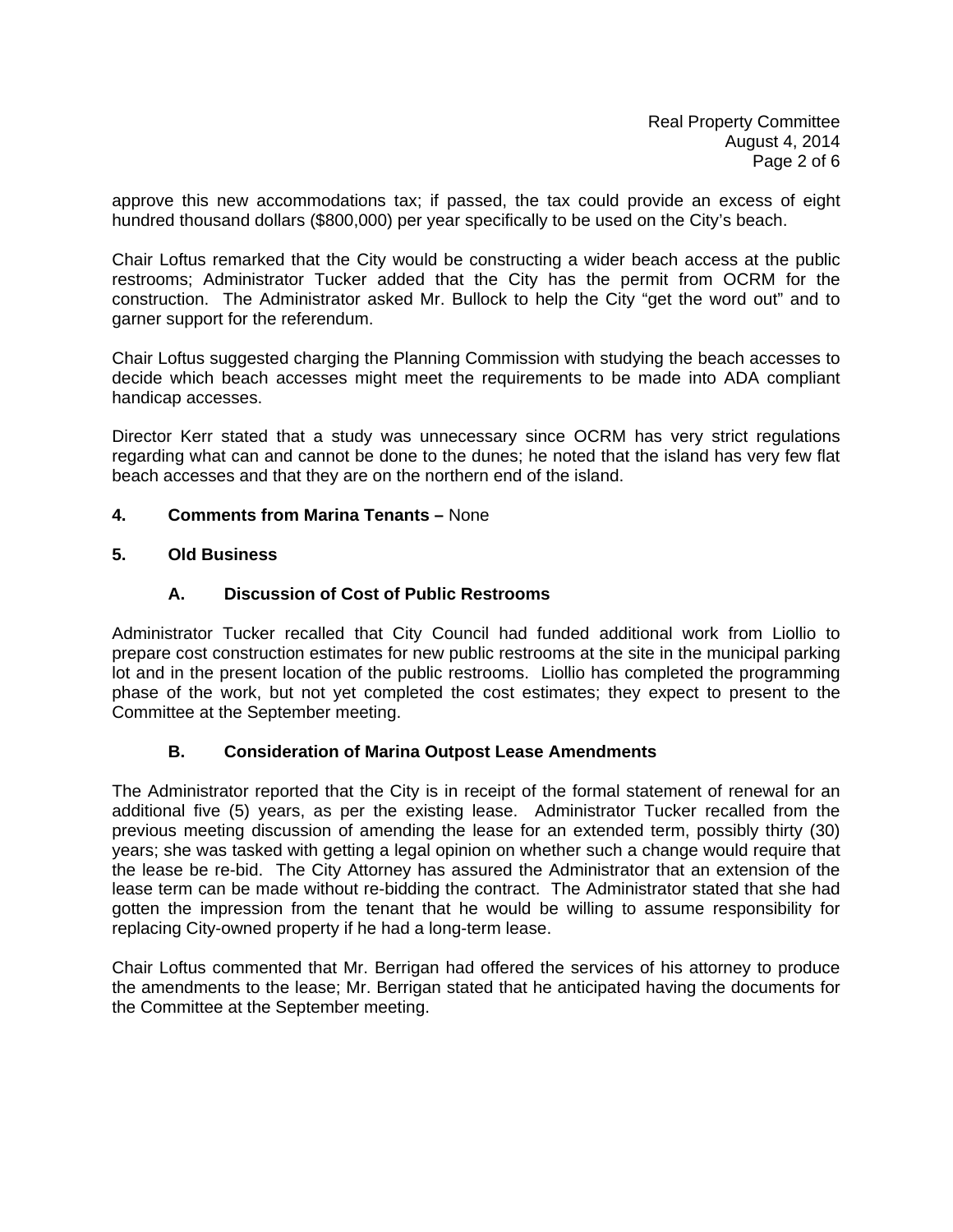## **C. Status of 2014 Shoal Management Project**

Administrator Tucker reported that letters have gone out to all of the stakeholders, i.e. from the 2008 project, the 2012 project, Dunecrest, Beachwood East and the three (3) new owners on Summer Dunes Lane, explaining the funding gap they need to fill. The Wild Dunes Community Association has taken the lead in determining the appropriate share for the stakeholders; in the letter, the stakeholders were asked to get their money to City Hall no later than August  $29<sup>th</sup>$ . With the funding in place, the project is scheduled to start in November as soon as turtle nesting season has ended, as per the OCRM permit.

Chair Loftus asked whether the shoal was cooperating with the City's schedule; the Administrator explained that the shoal continues to move toward onshore.

The Administrator cautioned that some owners may balk and want to wait a year until the City has additional funding from the Beach Preservation Fee; to most stakeholders, the request was expected and would not be a surprise. She did recall that one (1) stakeholder in the 2012 project had held out until the very last day.

#### **6. New Business**

### **A. Consideration of RFP for Marina Enhancements from the Planning Commission**

Administrator Tucker announced that, once the draft RFP has been put into the proper language, it will be put out for bid with the contract the winning bidder would be expected to sign; the goal of the RFP is to find one (1) vendor for a multi-disciplinary plan for the future of the marina.

John Shaffer added that a marina stakeholders' meeting has been scheduled for Wednesday, August 27; invited to the meeting were the marina tenants and adjacent neighbors as well as those on the island involved in tourism.

Councilmember Bergwerf commented that she thought the RFP was "over the top" with the details included. She recalled how excited Council had been when Stantec was hired, but, two (2) years later, no action has been taken.

Chair Loftus suggested that the Number One problem be identified, which is parking, and to do something about it; in his opinion, the City knows what needs to be done. Since the marina bond will be paid off in five (5) years, he thought that would be the time to start a parking plan and traffic re-configuration; he voiced the opinion that the engineering for the project will not be executed for five to ten (5-10) years.

Recalling John Tarkany's parking plan, the Administrator commented that he had estimated the cost to execute his plan at five hundred thousand dollars (\$500,000).

Administrator Tucker recounted that no one can know when the timing will be right for this comprehensive plan. According to the Administrator, Seabrook presented the City with a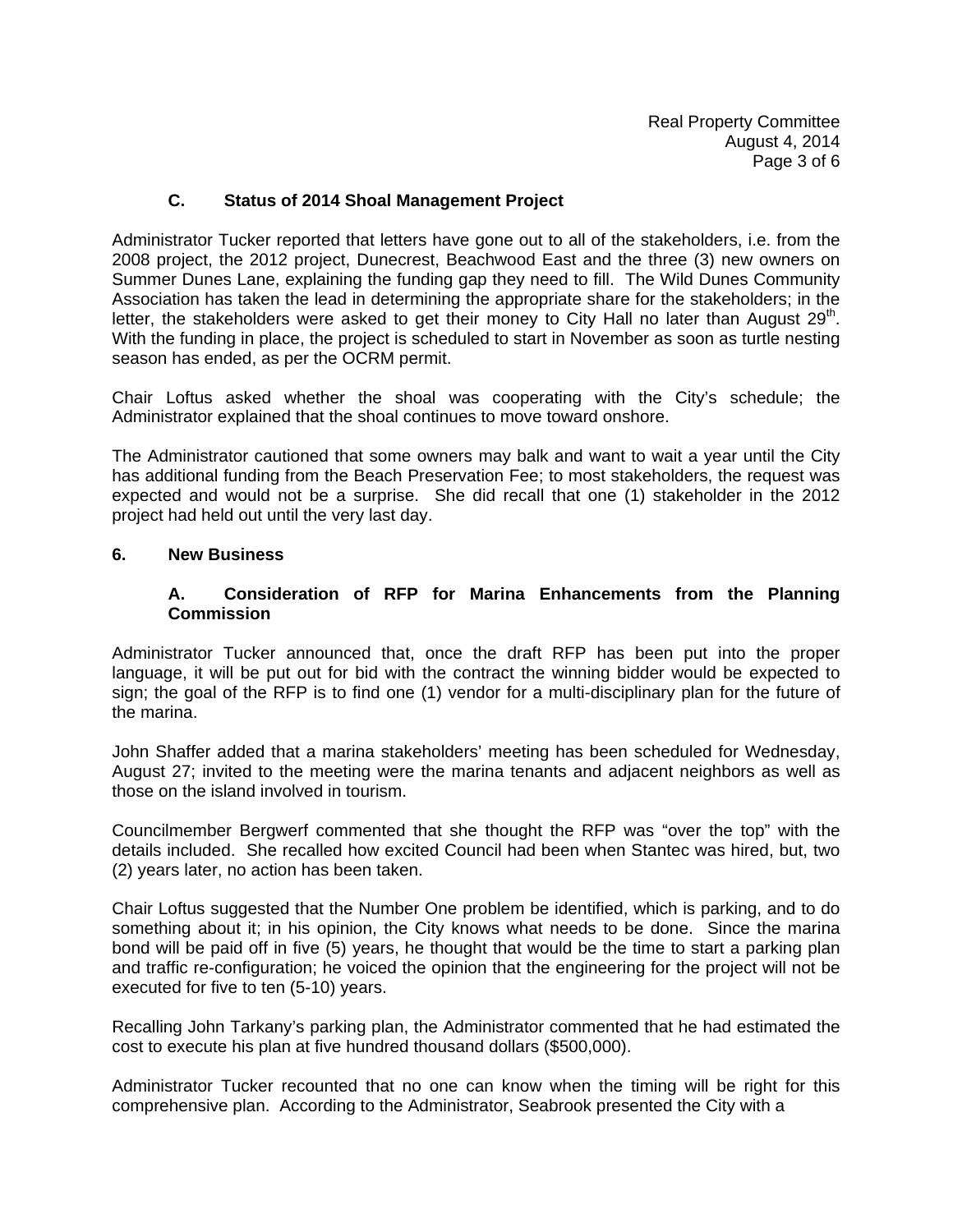drainage plan for the entire island with a price tag of ten million dollars (\$10,000,000); it was not supported by the residents of island and the referendum failed. Yet that same drainage plan is the master plan for the work being done today.

Mr. Shaffer agreed that the RFP had a very comprehensive scope; he anticipates that the work product will help the City prioritize its vision and assist with phasing for budgeting purposes. In addition, the RFP includes a provision for an interim parking plan to do in Year 1 or 2.

Chair Loftus pointed out that the impact on the Morgan Creek Marina Association should be included as a dry stack at the City marina might have a negative effect on them.

A brief dialogue occurred noting that the FY15 budget includes seventy-five thousand dollars (\$75,000) for this initiative, and the possibility exists that the bids will exceed that amount.

Administrator Tucker reported that a stakeholders' meeting is scheduled for August 27 in the Conference Room.

#### **MOTION: Councilmember Buckhannon moved to proceed with the RFP for a comprehensive marina plan; Councilmember Bergwerf seconded and the motion PASSED UNANIMOUSLY.**

### **B. Discussion of Hours of Operation of the Public Restrooms**

Administrator Tucker explained that the City does not have a contract with the group that cleans the public restrooms; the original contract expired years ago and has renewed year to year. The City has maintained a good working relationship with the vendor

The City has recently received complaints from some of the Front Beach businesses that they want the public restrooms left open until 11:00 p.m. The Administrator noted that paying for additional hours was not included in the FY15 budget and that, to enter into a new contract with the current vendor with extended hours, was such a large increase that the City would have to put the contract out for bid. From a meeting with the vendor, a decision was agreed upon to continue operating under the present arrangement.

Administrator Tucker stated that, when the new restrooms are constructed, the City will look to an alternate service that will likely cost more and the City can make a decision regarding extended hours at that time.

With the population increase expected in Mount Pleasant, Councilmember Buckhannon stated that the public restrooms will see increased usage.

Councilmember Bergwerf stated that, if the restrooms were to be kept open until 11:00 p.m., the City would need to provide security. In her opinion, closing the restrooms at 8:00 p.m. was reasonable.

The Administrator reported that, on a recent Sunday, both parking lots were full at 8:00 p.m.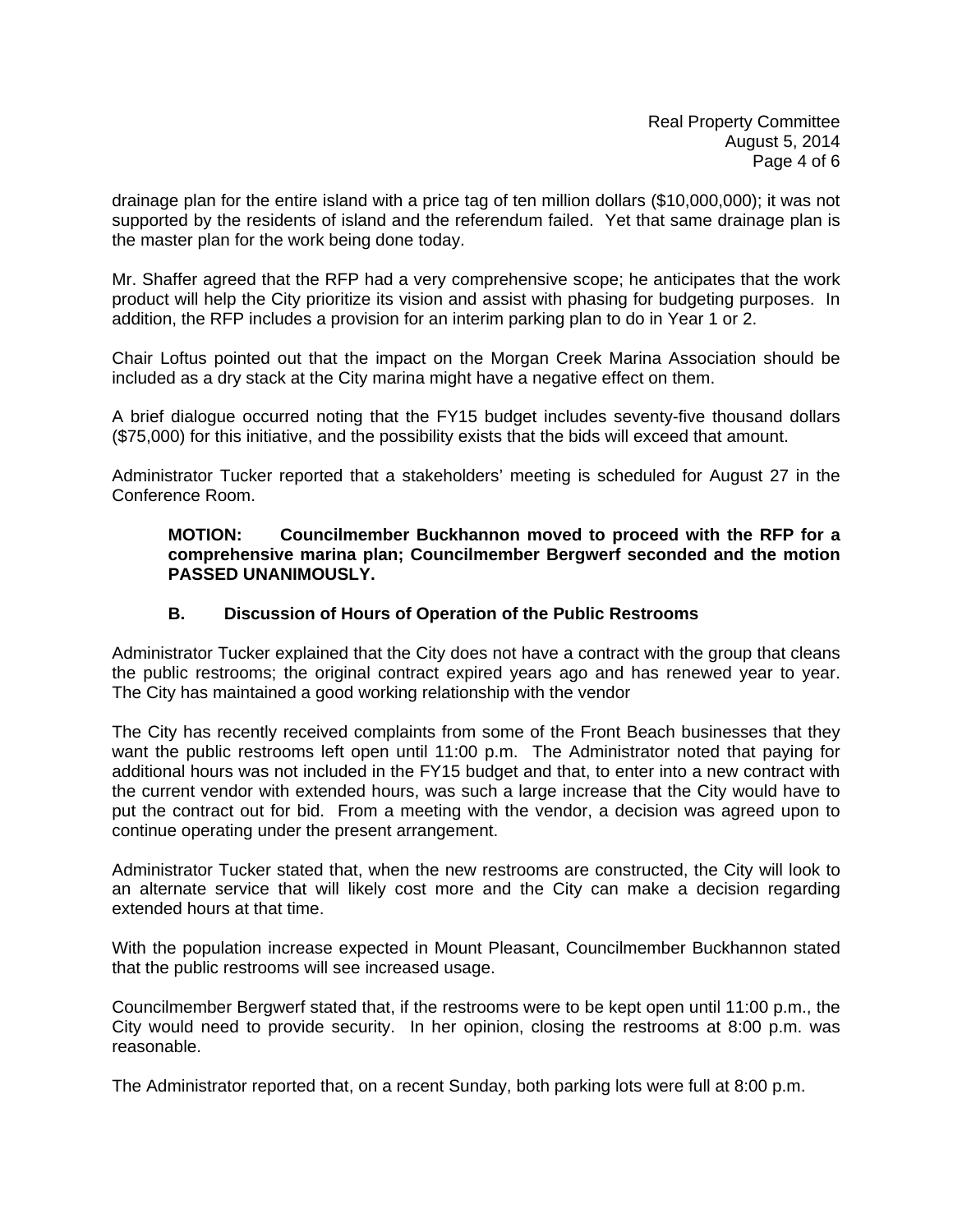The Committee agreed to review the issue again after the first of the year.

## **C. Discussion of Beach Accesses for Physically Challenged**

Councilmember Buckhannon agreed that the handicap accesses on the island need to be improved, but one (1) issue is the limit set for access widths.

Director Kerr joined the discussion and stated that there are two (2) competing interests involved; OCRM limits the access paths to a width of six feet (6 ft.) and requires that dune walkovers be two feet (2 ft.) above the dune; at the same time, ADA dictates that the slope cannot be more than 1-12. The Director explained that the City possibly has one or two (1-2) accesses that can meet both requirements, and they would be between  $42^{nd}$  and  $50^{th}$  Avenue where there is no parking.

Councilmember Bergwerf noted that the beach accesses at Sullivan's Island are flat.

Director Kerr added that the beach access at the public restrooms would possibly comply once it is replaced with the wider path.

The Committee asked staff to study the issue and to come back with ideas to be considered.

### **D. Status of Update to City's Comprehensive Local Beach Management Plan and Status of NFIP Community Rating System (CRS)**

Administrator Tucker recalled that the existing beach management plan was written in 2008 and is required to be updated every five (5) years, which is now. Chris Jones produced the plan in 2008 so he is very familiar with the island; in addition, he works with FEMA and is, therefore, very knowledgeable about flood issues. The Administrator suggested that this update should dovetail with beach access parking.

Administrator Tucker reminded the Committee that the City far exceeds the parking requirements in the existing Beach Management Plan; in an updated plan, the Administrator would like to have identified the areas on the island where parking is required and to notate only those areas in the updated version. The Administrator cautioned that there were no guarantees that the new version would be approved by OCRM and/or DHEC.

Chair Loftus asked why the City had to do anything to the beach management plan at this time; Administrator Tucker explained that OCRM had communicated that the plan was due for an update. The Administrator expressed the opinion that parking and the beach management plan could come together at the same time.

Administrator Tucker stated that she anticipated bringing a sole source contract with Chris Jones for producing the update to the Comprehensive Local Beach Management Plan.

Councilmember Buckhannon asked whether the cost of a consultant was included in the FY15 budget; the Administrator assured the Committee that was included for approximately twenty thousand dollars (\$20,000).